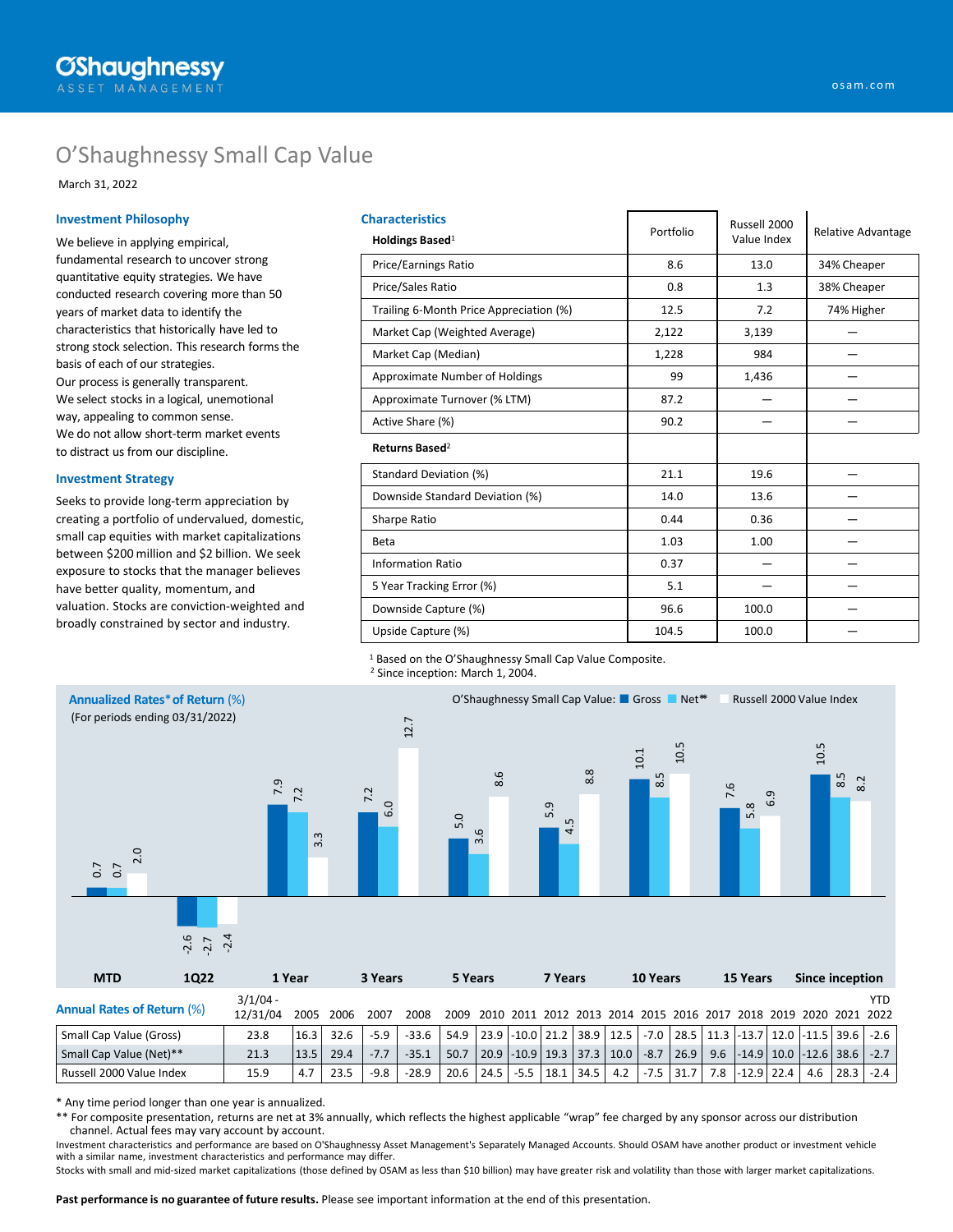## O'Shaughnessy Small Cap Value

March 31, 2022

### **Base Rates** (03/01/2004 to 03/31/2022, gross of fees)

Base rates are a batting average for how often a strategy beats the Russell 2000 Value over certain rolling time periods.

| <b>Rolling Periods</b> | Won | Lost | <b>Base Rate</b> | Avg. Excess<br>Return |
|------------------------|-----|------|------------------|-----------------------|
| 1-Year                 | 129 | 77   | 63%              | 2.9%                  |
| 3-Years                | 121 | 61   | 66%              | 1.8%                  |
| 5-Years                | 123 | 35   | 78%              | 2.1%                  |
| 7-Years                | 107 | 27   | 80%              | 2.1%                  |
| 10-Years               | 70  | 28   | 71%              | 2.2%                  |
| 15-Years               | 38  | ი    | 100%             | 1.7%                  |

| <b>Top 10 Holdings</b>          |       | <b>Percent of Portfolio</b> | Percent of<br>Russell 2000 Value |
|---------------------------------|-------|-----------------------------|----------------------------------|
| MR COOPER GROUP INC             |       | 3.2                         | 0.2                              |
| POTLATCHDELTIC CORP             |       | 2.7                         | 0.2                              |
| <b>WORLD FUEL SERVICES CORP</b> |       | 2.6                         | 0.1                              |
| <b>HILLENBRAND INC</b>          |       | 2.5                         | 0.1                              |
| CITY OFFICE REIT INC            |       | 2.3                         | 0.1                              |
| ADVANSIX INC                    |       | 2.2                         | 0.1                              |
| DILLARDS INC -CL A              |       | 2.1                         | 0.1                              |
| <b>XPERI HOLDING CORP</b>       |       | 2.0                         | 0.1                              |
| <b>INNOVIVA INC</b>             |       | 2.0                         | 0.1                              |
| <b>WESBANCO INC</b>             |       | 1.9                         | 0.1                              |
|                                 | Total | 23.5                        | 1.2                              |



### **About O'Shaughnessy Asset Management**

O'Shaughnessy Asset Management (OSAM) is a Stamford, Connecticut-based quantitative money management firm. We deliver a broad range of equity portfolios, from small cap to large cap and growth to value. Our clients are individual investors, institutional investors, and the high-net-worth clients of financial advisors. The firm's investment strategies are based on the research of James P. O'Shaughnessy, widely regarded as a pioneer in quantitative equity analysis. This research spans more than five decades, and Mr. O'Shaughnessy has been managing money based on its results since 1996.

For more information, please contact O'Shaughnessy Asset Management, LLC Six Suburban Avenue, Stamford, CT 06901 | 203.975.3333 | osam.com

### Numbers may not add up due to rounding.

It should not be assumed that your account holdings correspond directly to any comparative indices. Individual accounts may experience greater dispersion than the composite level dispersion (which is an asset weighted standard deviation of the accounts in the composite for the full measurement period). This is due a variety of factors, including but not limited to, the fresh start investment approach that OSAM employs and the fact that each account has its own customized re-balance frequency. Over time, dispersion should stabilize and track more closely to the composite level dispersion. Gross of fee performance computations are reflected prior to OSAM's investment advisory fee (as described in OSAM's written disclosure statement), the application of which will have the effect of decreasing the composite performance results (for example: an advisory fee of 1% compounded over a 10 year period would reduce a 10% return to an 8.9% annual return). Portfolios are managed to a target weight of 3% cash. Account information has been compiled by OSAM derived from information provided by the portfolio account systems maintained by the account custodian(s), and has not been independently verified. In calculating historical asset class performance, OSAM has relied upon information provided by the account custodian or other sources which OSAM believes to be reliable. OSAM maintains information supporting the performance results in accordance with regulatory requirements. Please remember that different types of investments involve varying degrees of risk, that past performance is no guarantee of future results, and there can be no assurance that any specific investment or investment strategy (including the investments purchased and/or investment strategies devised and/or implemented by OSAM) will be either suitable or profitable for a prospective client's portfolio. OSAM is a registered investment adviser with the SEC and a copy of our current written disclosure statement discussing our advisory services and fees continues to remain available for your review upon request.